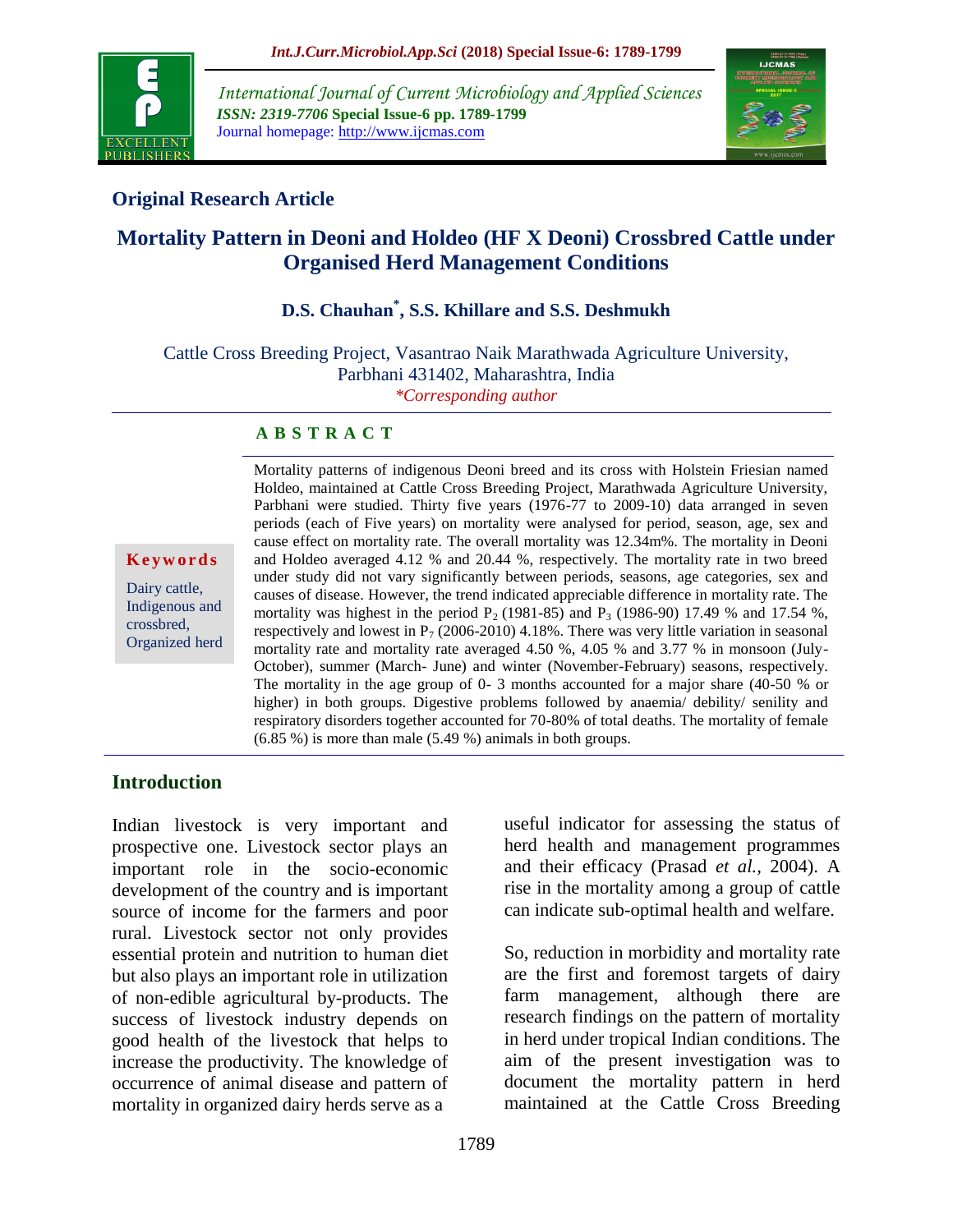Project, Marathwada Agriculture University, Parbhani, India.

# **Materials and Methods**

The cattle Cross Breeding project (CCBP), Marathwada Krishi Vidyapeeth, Parbhani maintains the pure germplasm of Deoni breed and the unit has introduced a crossbred named as Holdeo by crossing Holstein Friesian (HF) with Deoni. Mortality records of dairy animals over a period of 35 years (1975-2010) were analysed. The data pertained to germplasm of Deoni and its cross with Holstein Friesian (Holdeo) evolved at project. The Cattle Cross Breeding Project maintains an elite herd of dairy animals for research and standardization of management packages for the benefit of researchers, students and dairy farmers. All standard managemental and husbandry practices are followed on the project with weaning system in crossbred animals. The animals are reared in groups of 15-20 per group in case of young calves and 30-40 per paddock in case of older calves and adult animals under loose housing system. All animals are maintained under semi-intensive system of management i.e. let loose for grazing in the morning hours and offering feed and concentrate in evening.

The animals are separated into different categories according to their age and productive status. The paddocks have adequate feeding and watering arrangement for all the animals. A routine herd health programme and vaccination schedule was followed. The causes of death were diagnosed on the basis of clinical history, laboratory investigation and post mortem examination.

The information on yearly mortality pertaining to the 35 years (1975-76 to 200910) was collected from the records and divided into seven periods each comprising of five years each to analyse the data appropriately. Each year was divided into three seasons i.e. summer (March - June), Monsoon (July – Oct) and winter (Nov – Feb). This seasonal data was clubbed into seven periods i.e.  $P_1$  (1976-80),  $P_2$  (1981-85), P<sub>3</sub> (1986-90), P<sub>4</sub> (1991-95), P<sub>5</sub> (1996-2000),  $P_6$  (2001-2006) and  $P_7$  (2006-2010). The period from birth to death was divided into six age categories (0 to 3 month, 4-6 month, 7-9 month, 10-12 month, 13 to 36 months and above 36 months) and according to sex in both Deoni and Holdeo crossbred cattle. The causes of mortality based on post-mortem findings were classified into 11 classes Anemia / Debility / Senility (ADS)

Digestive disorders (DD), such as enteritis and its various types and its combination with various systemic disorders (gastritis; gastroenteritis; haemorrhagic gastroenteritis) and various liver disorders, peritonitis, traumatic reticulitis.

Respiratory disorders (RD), such as pneumonia and its various types.

Protozoan diseases (PD)

Gynaecological disorders (GD)

Contagious diseases (CD)

Poisoning deaths (POD) from causes such as nitrate poisoning or snake bites.

Urogenital disorders (UD) namely nephritis, hydronephrosis, nephritis and hepatitis, premature birth and underweight, prepartum and postpartum prolapse (vaginal, uterus, bladder), toxaemia of reproductive origin

Nutritional/metabolic/production disorders (NMD), including bloat/ tympany, acidosis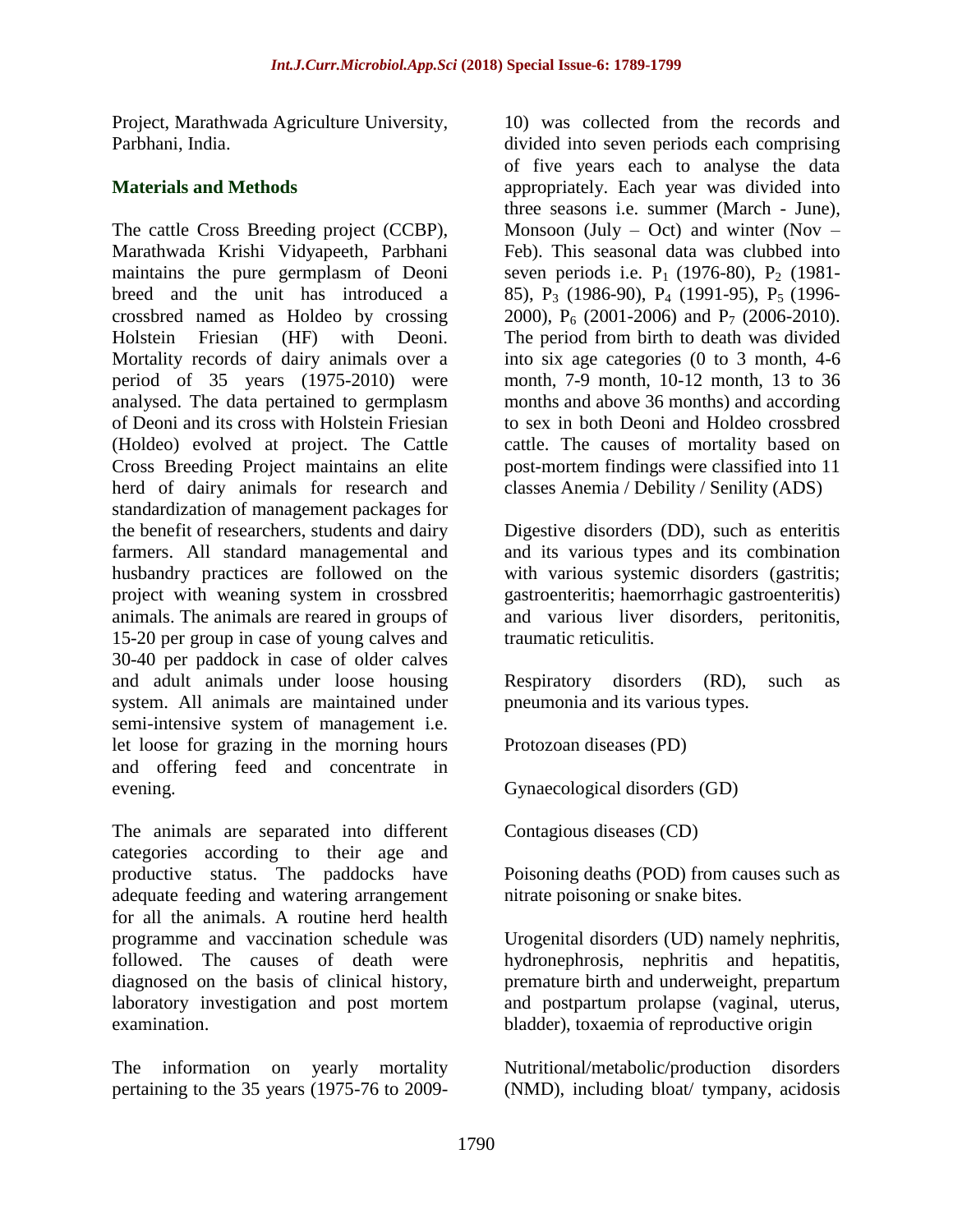in a cow with macerated foetus, downer cow syndrome, suspected copper deficiency, toxaemia of mammary origin.

Musculoskeletal disorders (MSD), including joint ill, dislocation of hip joint, paralysis (facial), posterior paralysis of hind limb

Miscellaneous disorders (MD), including cases with toxaemia caused by wounds, tumours in the mandible, asphyxia, foot wounds, brain tumour, exhaustion and debility, internal haemorrhage, heat stroke, low body weight, hypothermia, septic wounds, tail gangrene, hypo sarcoma, jaundice, etc. A few cases in which the cause could not be ascertained were also included in this category.

The number of animals that died were analysed in respect to population available so as to know the percentage mortality pattern of Deoni and crossbred animals at project in different period, seasons, age group and sex. The association of breed, year and season of death, age and causes of death with mortality rate was tested by the chi-square test (Snedecor *et al.,* 1994)

# **Results and Discussion**

The year wise mortality of both the breed with Herd strength is shown in Table I.

The period wise and breed mortality is shown Table II. From table II, the overall mortality in Deoni and Holdeo crossbred cattle is 12.34 %. Average mortality for Holdeo cattle is 20.44 % ranging from 4.94 % in  $P_7$  (2006-2010) period to 28.69 % in  $P_2$ period (1981-1985), whereas in Deoni cattle it varies from 1.84 % in  $P_4$  period (1991-1995) to 6.28 % in P<sup>1</sup> period (1976-1980) with an average mortality of 4.12 %. A similar mortality in Zebu Taurus crossbreds (average 21.78 %) was reported by Khera

(1981 a,b) and Aglave *et al.,* reported slightly lower overall mortality (18.70 %) in Holdeo crossbred cattle. Kulkarni and Bansod (2001) reported higher overall mortality rate of 16.58 % in Zebu and Zebu crossbreds, respectively. Prasad *et al.,* (2004) reported higher mortality values in Sahiwal (14.35%), Tharparkar (7.21%) and lower in Karan Swiss (17.12%) and Karan Fries (13.49 %) breeds. Parekh and Singh (1981) reported lower values (8.87%) in Holstein Friesian crosses.

Kulkarni and Bansod (2001) also reported lower rates of mortality in different reciprocal crosses of cattle (16.58 %) and Sharma *et al.,* (1975) also reported higher mortality rate (18.70 %) than the present findings.

The lowest mortality rate was in Deoni, this may be due adaptability to environment and pasture because study area is in breeding tract of Deoni. The higher mortality in Holdeo crossbreds may indicate lower survivability of this breed compared with Deoni or indigenous breeds under the prevailing conditions of Parbhani, Maharashtra. The higher mortality in second, third and fourth period may be explained by the introduction of exotic blood, difficulty of crossbreds to adjust the prevailing environmental conditions, including the managemental and climatological aspects.

The table II reveals that the period  $P_7$  (2006-10) shows lowest mortality (4.11%) whereas mortality was reducing from period  $P_2$  to  $P_7$ and that might be due to development of effective standard managemental practices at the project. Chi-square analysis of the data did not indicate any significant differences among different breeds and periods (see Table V) as reported by Mishra and Taneja (1991) and Prasad *et al.,* (2004). In contrast,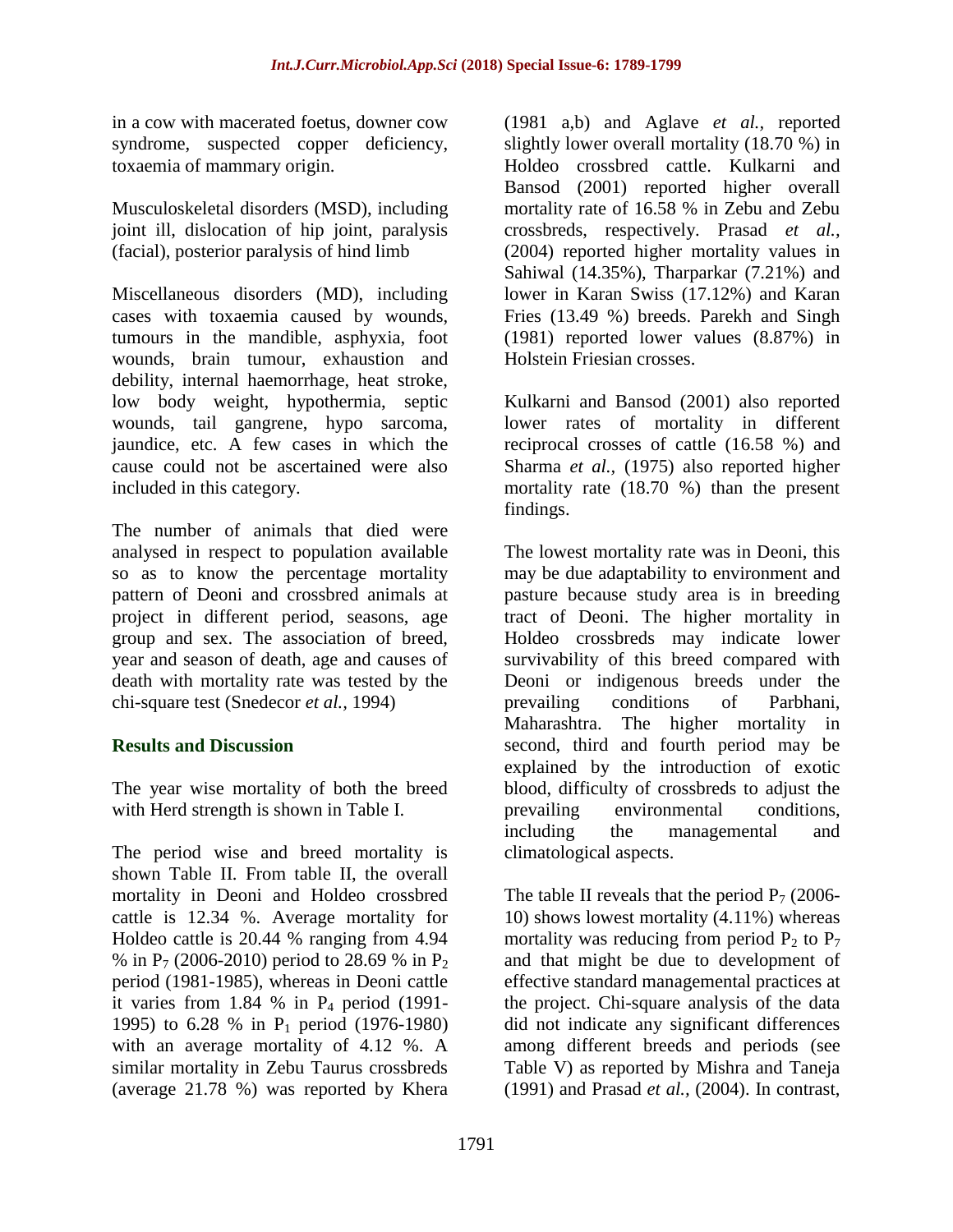significant differences among genetic groups were reported by Mukherjee and Tomar (1999) and Sharma and Jain (1982) and significant differences in different years were observed by Sharma *et al.,* (1975) and Chavai (1996).

Table III depicts the seasonal and breed mortality of two breeds in different periods. The period wise mortality of Holdeo crossbred varied between 6.56 % in winter to 7.07 % in monsoon whereas in Deoni cattle it varies between 0.96 % in winter to 1.91 % in monsoon season. Mortality of crossbred is highest  $(11.83 \%)$  in P<sub>3</sub>  $(1986$ -90) in monsoon followed by 9.86 % in summer and 9.79 % in winter season, whereas highest mortality in Deoni cattle  $(2.74 \%)$  is observed in P<sub>1</sub> (1976-80) in summer season followed by 2.34 %  $(P_2)$ 1981-85)in monsoon and 1.52 % in winter (P<sup>1</sup> 1976-80).

The seasonal comparison of mortality rates indicated that the overall mortality rate varied between 3.77% (winter season) to 4.50% (summer season) and the effect was not statistically significant (Table V). Similar results were observed by Aglave *et al.,* (2012) in case of Holdeo cattle.

The comparison among different breeds also indicated that the mortality did not vary appreciably between seasons as observed by Rao and Nagarcenkar (1980), Chaudhary *et al.,* (1986), Roy *et al.,* (1997) Chavai (1996), Prasad *et al.,* (2004) and Aglave *et al.,* (2012). The mortality was slightly higher in the summer season in Deoni breed and was slightly higher in the monsoon season in Holdeo. The trends in study indicate the better adaptability of the indigenous Deoni and crossbred Holdeo cows for the winter climate and higher susceptibility to Monsoon season. This might be due to hot-humid condition, which

is favourable for growth of micro-organism and propagation of parasitic infections during monsoon season.

The age and breed mortality in different periods is shown in table IV. Mortality was highest up to 3 month of age, which accounted for 40 – 50 per cent or more of total deaths in two different breed groups, indicating the importance of protecting the animals against infection during this critical period. Highest mortality at 0-3 month age group in Holdeo is observed in  $P<sub>2</sub>$  (1981-85) i.e. 20.26 % followed by  $P_3$  (1986-1990) period (18.85 %) with an average mortality of 13.69 % and lowest mortality in the age group of 12-36 month with an average mortality of 0.47 %. Similar values were reported by Kale and Mandakmale (1993) and Chavai (1996). However, Parekh and Singh (1981) Tomar (1973), Prasad and Singh (1975), Behra and Sirohi (1979), Khera (1981b), Sekhar *et al.,* (1981), Mishra and Taneja (1991) and Mukherjee and Tomar (1999) have reported lower mortality than the present findings in different cattle breeds and their crosses.

High mortality during 0-3 months of age in Murrah buffalo calves (Pradhan and Panda 1994). Aglave *et al.,* (2012b) reported 21.79 % overall mortality in Holdeo cattle and Jadhav *et al.,* (1995) in the range of 28.13 % in animals below 3 months of age.

From the third month onwards, there was a progressive decline in mortality rates, which is in agreement with the trends reported by NRC (1968), Srivastava *et al.,* (1973), Rao and Nagarcenkar (1980), Sharma and Jain (1982) and Jain and Sharma (1982). The mortality was higher during the productive life stage of the animals (above 36 months). The breed mortality during that period was 1.69 % and 1.89% for Deoni and Holdeo, respectively, with an average of 1.76 %.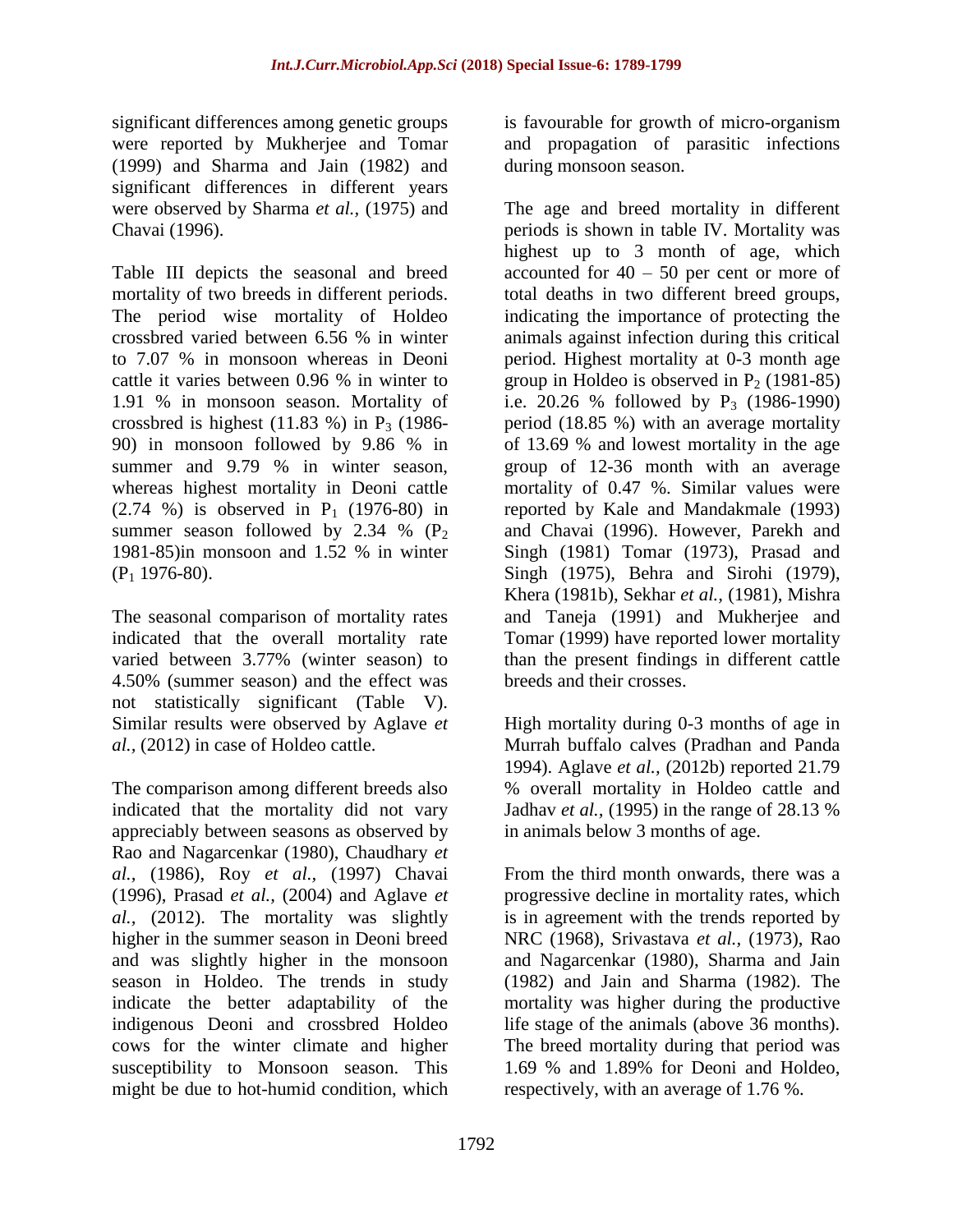| Year    | Herd Strength    | No of cases died | Per cent mortality |
|---------|------------------|------------------|--------------------|
| 1976-77 | 400              | 25               | 6.25               |
| 1977-78 | 367              | 14               | 3.81               |
| 1978-79 | 445              | 43               | 9.66               |
| 1979-80 | 478              | 31               | 6.49               |
| 1980-81 | 531              | 42               | 7.91               |
| 1981-82 | $\overline{578}$ | 102              | 17.65              |
| 1982-83 | 506              | 90               | 17.79              |
| 1983-84 | 469              | 78               | 16.63              |
| 1984-85 | 449              | 89               | 19.82              |
| 1985-86 | 436              | $\overline{65}$  | 14.91              |
| 1986-87 | 385              | 75               | 19.48              |
| 1987-88 | 323              | 58               | 17.96              |
| 1988-89 | 316              | 60               | 18.99              |
| 1989-90 | 325              | 60               | 18.46              |
| 1990-91 | 347              | 45               | 12.97              |
| 1991-92 | 357              | 48               | 13.45              |
| 1992-93 | 355              | 70               | 19.72              |
| 1993-94 | 364              | 62               | 17.03              |
| 1994-95 | 304              | 45               | 14.80              |
| 1995-96 | 288              | 23               | 7.99               |
| 1996-97 | 227              | 33               | 14.54              |
| 1997-98 | 186              | $\overline{8}$   | 4.30               |
| 1998-99 | 149              | $\overline{12}$  | 8.05               |
| 1999-00 | 145              | $\overline{15}$  | 10.34              |
| 2000-01 | 136              | 6                | 4.41               |
| 2001-02 | 137              | 12               | 8.76               |
| 2002-03 | 137              | 3                | 2.19               |
| 2003-04 | 146              | 9                | 6.16               |
| 2004-05 | 145              | 5                | 3.45               |
| 2005-06 | 150              | $\overline{8}$   | 5.33               |
| 2006-07 | 160              | $\overline{7}$   | 4.38               |
| 2007-08 | 167              | $\overline{8}$   | 4.79               |
| 2008-09 | 173              | $\tau$           | 4.05               |
| 2009-10 | 155              | $\overline{5}$   | 3.23               |
| Total   | 10236            | 1263             | 12.34              |

# **Table.1** Year wise percent mortality at CCBP

### **Table.2** Period wise mortality at CCBP

| Period           |        | Herd Strength |       |        | No of cases died |         | Per cent  |
|------------------|--------|---------------|-------|--------|------------------|---------|-----------|
|                  | Holdeo | Deoni         | Total | Holdeo | Deoni            | Total   | mortality |
| $P_1(1976-1980)$ | 580    | 1641          | 2221  | 8.97   | 6.28             | 155     | 6.99      |
|                  |        |               |       | (52)   | (103)            |         |           |
| $P_2(1981-1985)$ | 1328   | 1110          | 2438  | 28.69  | 3.87             | 424     | 17.49     |
|                  |        |               |       | (381)  | (43)             |         |           |
| $P_3(1986-1990)$ | 1040   | 656           | 1696  | 26.92  | (2.74)           | 298     | 17.54     |
|                  |        |               |       | (280)  | 18               |         |           |
| $P_4(1991-1995)$ | 1016   | 652           | 1668  | 23.23  | 1.84             | 248     | 14.88     |
|                  |        |               |       | (236)  | (12)             |         |           |
| $P_5(1996-2000)$ | 519    | 324           | 843   | 12.52  | 2.78             | 74      | 8.79      |
|                  |        |               |       | (65)   | (9)              |         |           |
| $P_6(2001-2006)$ | 343    | 372           | 715   | 6.71   | 3.76             | 37      | 5.17      |
|                  |        |               |       | (23)   | (14)             |         |           |
| $P_7(2006-2010)$ | 324    | 331           | 655   | 4.94   | 3.32             | 27      | 4.18      |
|                  |        |               |       | (16)   | (11)             |         |           |
|                  | 5150   | 5086          | 10236 | 20.44  | 4.12             | (12.33) | 12.34     |
|                  |        |               |       | (1053) | (210)            | 1263    |           |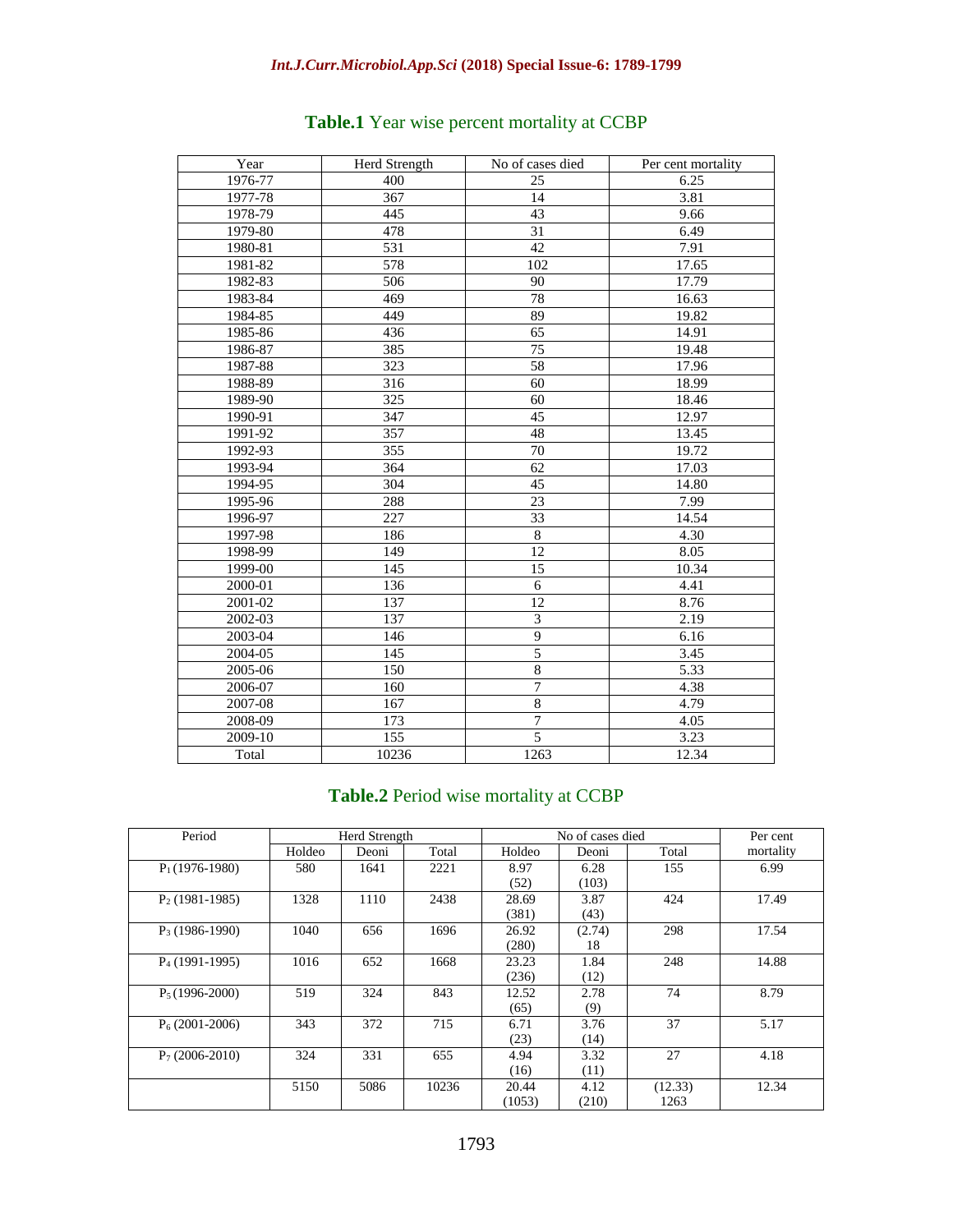| Period  | <b>Breed</b> | $P_1$     | $P_2$     | $P_3$     | $P_4$     | $P_5$     | $P_6$     | $P_7$     | Total  | Seasonal |
|---------|--------------|-----------|-----------|-----------|-----------|-----------|-----------|-----------|--------|----------|
| Season  |              | $(76-80)$ | $(81-85)$ | $(86-90)$ | $(91-95)$ | $(96-00)$ | $(01-06)$ | $(06-10)$ |        | overall  |
| Summer  | Holdeo       | 3.97      | 9.86      | 8.08      | 8.27      | 3.85      | 1.46      | 1.23      | 6.82   | 4.05     |
|         |              | (23)      | (131)     | (84)      | (84)      | (20)      | (05)      | (04)      | (351)  | (415)    |
|         | Deoni        | 2.44      | 0.99      | 0.76      | 0.77      | $---$     | $- -$     | 0.91      | 1.26   |          |
|         |              | (40)      | (11)      | (05)      | (05)      |           |           | (03)      | (64)   |          |
| Monsoon | Holdeo       | 1.38      | 9.04      | 11.83     | 7.78      | 4.05      | 2.04      | 1.85      | 7.07   | 4.50     |
|         |              | (08)      | (120)     | (123)     | (79)      | (21)      | (07)      | (06)      | (364)  | (461)    |
|         | Deoni        | 2.32      | 2.34      | 1.52      | 0.46      | 1.85      | 2.69      | 1.21      | 1.91   |          |
|         |              | (38)      | (26)      | (10)      | (03)      | (06)      | (10)      | (04)      | (97)   |          |
| Winter  | Holdeo       | 3.62      | 9.79      | 7.02      | 7.19      | 4.62      | 3.21      | 1.85      | 6.56   | 3.77     |
|         |              | (21)      | (130)     | (73)      | (73)      | (24)      | (11)      | (06)      | (338)  | (387)    |
|         | Deoni        | 1.52      | 0.54      | 0.46      | 0.61      | 0.93      | 1.08      | 1.21      | 0.96   |          |
|         |              | (25)      | (06)      | (03)      | (04)      | (03)      | (04)      | (04)      | (49)   |          |
| Overall | Holdeo       | 8.97      | 28.69     | 26.92     | 23.23     | 12.52     | 6.71      | 4.94      | 20.45  |          |
|         |              | (52)      | (381)     | (280)     | (236)     | (65)      | (23)      | (16)      | (1053) | 12.34    |
|         | Deoni        | 6.28      | 3.87      | 2.74      | 1.84      | 2.78      | 3.76      | 3.32      | 4.13   | (1263)   |
|         |              | (103)     | (43)      | (18)      | (12)      | (09)      | (14)      | (11)      | (210)  |          |

# **Table.3** Period wise and Seasonal Mortality (%) in Holdeo crossbred cattle and Deoni cattle at CCBP

# **Table.4** Period wise mortality at different age groups in Holdeo crossbred and Deoni cattle

| Period   | <b>Breed</b> | $P_1$     | P <sub>2</sub> | $P_3$     | $P_4$     | $P_5$     | $P_6$     | $P_7$     | Total  | overall |
|----------|--------------|-----------|----------------|-----------|-----------|-----------|-----------|-----------|--------|---------|
| $'$ Age  |              | $(76-80)$ | $(81-85)$      | $(86-90)$ | $(91-95)$ | $(96-00)$ | $(01-06)$ | $(06-10)$ |        |         |
| $0 - 3$  | Holdeo       | 6.90      | 20.26          | 18.85     | 14.67     | 5.97      | 4.37      | 1.54      | 13.69  | 7.68    |
| Months   |              | (40)      | (269)          | (196)     | (149)     | (31)      | (15)      | (05)      | (705)  | (787)   |
|          | Deoni        | 2.68      | 0.27           | 1.37      | 0.46      | 1.85      | 2.96      | 1.81      | 1.61   |         |
|          |              | (44)      | (03)           | (09)      | (03)      | (06)      | (11)      | (6)       | (82)   |         |
| $3-6$    | Holdeo       | 0.69      | 1.73           | 3.27      | 3.94      | 1.73      | 0.29      | 0.93      | 2.21   | 1.23    |
| Months   |              | (04)      | (23)           | (34)      | (40)      | (09)      | (01)      | (03)      | (114)  | (125)   |
|          | Deoni        | 0.37      | 0.09           | 0.46      | 0.15      | $---$     | ---       | $---$     | 0.22   |         |
|          |              | (06)      | (01)           | (03)      | (01)      |           |           |           | (11)   |         |
| $6-9$    | Holdeo       | 0.34      | 2.64           | 2.31      | 1.48      | 1.35      | 0.29      | 0.62      | 1.67   | 0.96    |
| Months   |              | (02)      | (35)           | (24)      | (15)      | (07)      | (01)      | (03)      | (86)   | (97)    |
|          | Deoni        | 0.49      | 0.09           | $---$     | 0.15      | 0.31      |           |           | 0.22   |         |
|          |              | (08)      | (01)           |           | (01)      | (01)      |           |           | (11)   |         |
| $9 - 12$ | Holdeo       | 0.17      | 1.13           | 0.87      | 0.89      | 0.77      | ---       | 0.31      | 0.76   | 0.39    |
| Months   |              | (01)      | (15)           | (09)      | (09)      | (04)      |           | (01)      | (39)   | (40)    |
|          | Deoni        | ---       | ---            | ---       | 0.15      |           |           |           | 0.02   |         |
|          |              |           |                |           | (01)      |           |           |           | (01)   |         |
| 12-36    | Holdeo       | $---$     | 0.83           | 0.29      | 0.30      | 0.77      | $---$     | 0.93      | 0.47   | 0.33    |
| Months   |              |           | (11)           | (03)      | (03)      | (04)      |           | (03)      | (24)   | (33)    |
|          | Deoni        | ---       | 0.09           | ---       | 0.46      | 0.62      | 0.27      | 0.60      | 0.18   |         |
|          |              |           | (01)           |           | (03)      | (02)      | (01)      | (02)      | (09)   |         |
| 36 M     | Holdeo       | 0.86      | 2.11           | 1.35      | 1.97      | 1.93      | 1.75      | 0.62      | 1.65   | 1.76    |
| onward   |              | (05)      | (28)           | (14)      | (20)      | (10)      | (06)      | (02)      | (85)   | (181)   |
|          | Deoni        | 2.74      | 3.33           | 0.91      | 0.46      |           | 0.54      | 0.91      | 1.89   |         |
|          |              | (45)      | (37)           | (06)      | (03)      |           | (02)      | (03)      | (96)   |         |
| Total    | Holdeo       | 8.97      | 28.69          | 26.92     | 23.23     | 12.52     | 6.71      | 4.94      | 20.45  | 12.34   |
|          |              | (52)      | (381)          | (280)     | (236)     | (65)      | (23)      | (16)      | (1053) | (1263)  |
|          | Deoni        | 6.28      | 3.87           | 2.74      | 1.84      | 2.78      | 3.76      | 3.32      | 4.13   |         |
|          |              | (103)     | (43)           | (18)      | (12)      | (09)      | (14)      | (11)      | (210)  |         |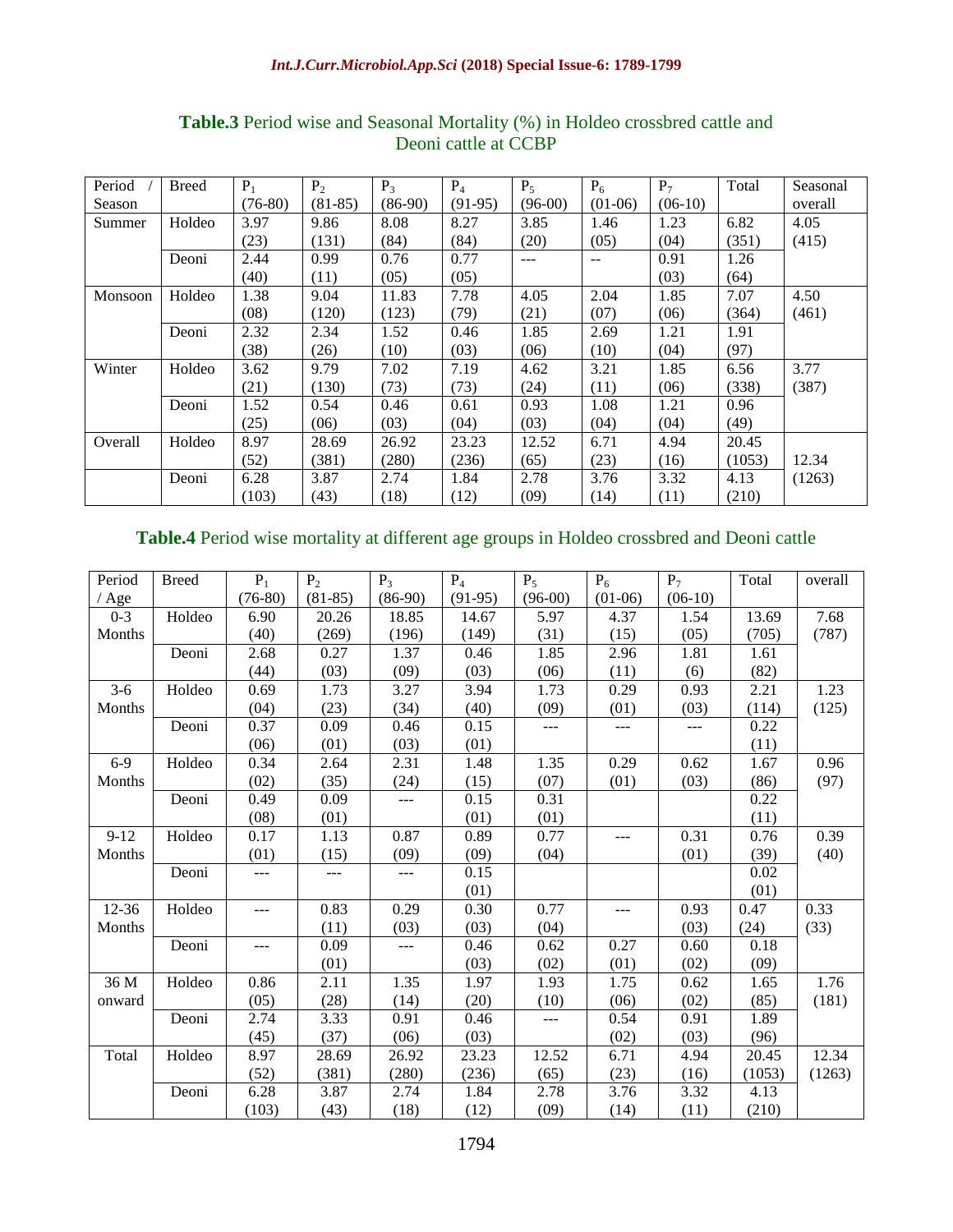| Source                     |    | $X^2$ calc | $X^2$ tab | Results |
|----------------------------|----|------------|-----------|---------|
| Between breeds and Periods |    | 14.88      | 21.03     | NS      |
| Between breeds and seasons |    | 0.22       | 9.49      | NS      |
| Between breeds and age     | 10 | 4.12       | 18.31     | NS      |
| Between breeds and causes  | 20 | 1.14       | 31.41     | NS      |
| Between breeds and sex     |    | 0.20       | 5.99      | NS      |

### **Table.5** Chi- square analysis for mortality

df, degrees of freedom; calc, calculated; tab, tabulated; NS, not significant

### Table.6 Period wise mortality (%) in Holdeo crossbred and Deoni cattle due to disease

| Period<br>$\sqrt{2}$ | <b>Breed</b> | $P_1$                              | P <sub>2</sub>         | $P_3$                              | $P_4$                              | $P_5$                              | $P_6$                              | $P_7$                       | Total        | Disease   |
|----------------------|--------------|------------------------------------|------------------------|------------------------------------|------------------------------------|------------------------------------|------------------------------------|-----------------------------|--------------|-----------|
| Disease              |              | $(76-80)$                          | $(81-85)$              | $(86-90)$                          | $(91-95)$                          | $(96-00)$                          | $(01-06)$                          | $(06-10)$                   |              | Mortality |
| ADS                  | Holdeo       | 1.21                               | 4.22                   | 6.54                               | 7.68                               | 1.54                               | 2.04                               | 0.31                        | 4.37         | 2.56      |
|                      |              | (07)                               | (56)                   | (68)                               | (78)                               | (08)                               | (07)                               | (01)                        | (225)        | (262)     |
|                      | Deoni        | 0.85                               | 0.72                   | 0.46                               | 0.31                               | 1.23                               | 0.81                               | 0.91                        | 0.73         |           |
|                      |              | (14)                               | (08)                   | (03)                               | (02)                               | (04)                               | (03)                               | (03)                        | (37)         |           |
| DD                   | Holdeo       | 1.72                               | 12.42                  | 11.63                              | 5.51                               | 1.93                               | 0.87                               | 0.62                        | 7.13         | 4.02      |
|                      |              | (10)                               | (165)                  | (121)                              | (56)                               | (10)                               | (03)                               | (02)                        | (367)        | (410)     |
|                      | Deoni        | 1.77                               | 0.45                   | 0.61                               | 0.15                               | LL.                                | 0.54                               | 0.60                        | 0.85         |           |
|                      |              | (29)                               | (05)                   | (04)                               | (01)                               |                                    | (02)                               | (02)                        | (43)         |           |
| RD                   | Holdeo       | 2.07                               | 4.07                   | 4.04                               | 2.17                               | 3.85                               | 1.75                               | 2.16                        | 3.17         | 1.98      |
|                      |              | (12)                               | (54)                   | (42)                               | (22)                               | (20)                               | (06)                               | (07)                        | (163)        | (202)     |
|                      | Deoni        | 1.04                               | 0.63                   | 0.61                               | 0.15                               | 0.93                               | 1.08                               | 0.91                        | 0.77         |           |
|                      |              | (17)                               | (07)                   | (04)                               | (01)                               | (03)                               | (04)                               | (03)                        | (39)         |           |
| PD                   | Holdeo       | 0.17                               | 1.20                   | 1.15                               | 0.30                               | 2.12                               | 0.87                               | $\overline{a}$              | 0.89         | 0.64      |
|                      |              | (01)                               | (16)                   | (12)                               | (03)                               | (11)                               | (03)                               |                             | (46)         | (66)      |
|                      | Deoni        | 0.91                               | 0.18                   | 0.15                               | $\overline{a}$                     | 0.62                               | $\overline{a}$                     | $\overline{a}$              | 0.39         |           |
|                      |              | (15)                               | (02)                   | (01)                               |                                    | (02)                               |                                    |                             | (20)         |           |
| GD                   | Holdeo       | 0.52                               | 1.20                   | 0.67                               | 1.57                               | 0.39                               | 0.29                               | $\mathbb{L} \to \mathbb{R}$ | 0.87         | 0.50      |
|                      |              | (03)                               | (16)                   | (07)                               | (16)                               | (02)                               | (01)                               |                             | (45)         | (51)      |
|                      | Deoni        | 0.12                               | 0.09                   | 0.15                               | 0.31                               | alar<br>K                          | $\overline{a}$                     | $\overline{a}$              | 0.12         |           |
| CD                   |              | (02)                               | (01)                   | (01)                               | (02)                               |                                    |                                    |                             | (06)         | 0.20      |
|                      | Holdeo       | $\mathbb{L} \mathbb{L} \mathbb{L}$ | 0.90                   | $\overline{\phantom{a}}$           | $\mathbb{L} \mathbb{L} \mathbb{L}$ | ----                               | $\scriptstyle\cdots$               | $\overline{\phantom{a}}$    | 0.23         |           |
|                      |              | 0.49                               | (12)<br>$\overline{a}$ |                                    | $\overline{a}$                     | $\overline{a}$                     |                                    |                             | (12)         | (20)      |
|                      | Deoni        | (08)                               |                        | $\mathbb{L} \mathbb{L} \mathbb{L}$ |                                    |                                    | $\overline{a}$                     | $\overline{a}$              | 0.16<br>(08) |           |
| POD                  | Holdeo       | 0.52                               | 0.08                   | 0.10                               | 0.10                               | $\mathbb{L} \mathbb{L} \mathbb{L}$ | 0.29                               | 0.62                        | 0.17         | 0.15      |
|                      |              | (03)                               | (01)                   | (01)                               | (01)                               |                                    | (01)                               | (02)                        | (09)         | (15)      |
|                      | Deoni        | 0.12                               | 0.18                   | 0.15                               | $\overline{\phantom{a}}$           | $\mathbb{L} \mathbb{L} \mathbb{L}$ | $\overline{a}$                     | 0.30                        | 0.12         |           |
|                      |              | (02)                               | (02)                   | (01)                               |                                    |                                    |                                    | (01)                        | (06)         |           |
| UD                   | Holdeo       | 0.34                               | 0.75                   | 0.10                               | 0.10                               | 0.19                               | $\overline{a}$                     | $\overline{a}$              | 0.29         | 0.25      |
|                      |              | (02)                               | (10)                   | (01)                               | (01)                               | (01)                               |                                    |                             | (15)         | (25)      |
|                      | Deoni        | 0.30                               | 0.36                   | 0.15                               | $\overline{a}$                     | $\overline{a}$                     | $\overline{a}$                     | $\overline{a}$              | 0.20         |           |
|                      |              | (05)                               | (04)                   | (01)                               |                                    |                                    |                                    |                             | (10)         |           |
| <b>NMD</b>           | Holdeo       | 1.03                               | 0.23                   | $\overline{\phantom{a}}$           | $\overline{a}$                     | 0.19                               | $\overline{a}$                     | 0.62                        | 0.23         | 0.19      |
|                      |              | (06)                               | (03)                   |                                    |                                    | (01)                               |                                    | (02)                        | (12)         | (19)      |
|                      | Deoni        | 0.18                               | 0.09                   | $\mathbb{L} \mathbb{L} \mathbb{L}$ | $---$                              | $\overline{a}$                     | 0.54                               | 0.30                        | 0.14         |           |
|                      |              | (03)                               | (01)                   |                                    |                                    |                                    | (002)                              | (01)                        | (07)         |           |
| <b>MSD</b>           | Holdeo       | $\mathbb{L} \mathbb{L} \mathbb{L}$ | 0.38                   | 0.19                               | 0.39                               | $\overline{a}$                     | $\mathbb{L} \mathbb{L} \mathbb{L}$ | $\bar{\omega}$              | 0.21         | 0.17      |
|                      |              |                                    | (05)                   | (02)                               | (04)                               |                                    |                                    |                             | (11)         | (17)      |
|                      | Deoni        | $\overline{a}$                     | 0.27                   | 0.15                               | 0.31                               | $\sim$ $\sim$ $\sim$               | $\overline{a}$                     | $\mathbb{L} \to \mathbb{R}$ | 0.12         |           |
|                      |              |                                    | (03)                   | (01)                               | (02)                               |                                    |                                    |                             | (06)         |           |
| MD                   | Holdeo       | 1.38                               | 3.24                   | 2.50                               | 5.41                               | 2.31                               | 0.58                               | 0.62                        | 2.87         | 1.72      |
|                      |              | (08)                               | (43)                   | (26)                               | (55)                               | (12)                               | (02)                               | (02)                        | (148)        | (176)     |
|                      | Deoni        | 0.49                               | 0.90                   | 0.30                               | 0.61                               |                                    | 0.81                               | 0.30                        | 0.55         |           |
|                      |              | (08)                               | (10)                   | (02)                               | (04)                               |                                    | (03)                               | (01)                        | (28)         |           |
| Overall              | Holdeo       | 8.97                               | 28.69                  | 26.92                              | 23.23                              | 12.52                              | 6.71                               | 4.94                        | 20.45        | 12.34     |
|                      |              | (52)                               | (381)                  | (280)                              | (236)                              | (65)                               | (23)                               | (16)                        | (1053)       | (1263)    |
|                      | Deoni        | 6.28                               | 3.87                   | 2.74                               | 1.84                               | 2.78                               | 3.76                               | 3.32                        | 4.13         |           |
|                      |              | (103)                              | (43)                   | (18)                               | (12)                               | (09)                               | (14)                               | (11)                        | (210)        |           |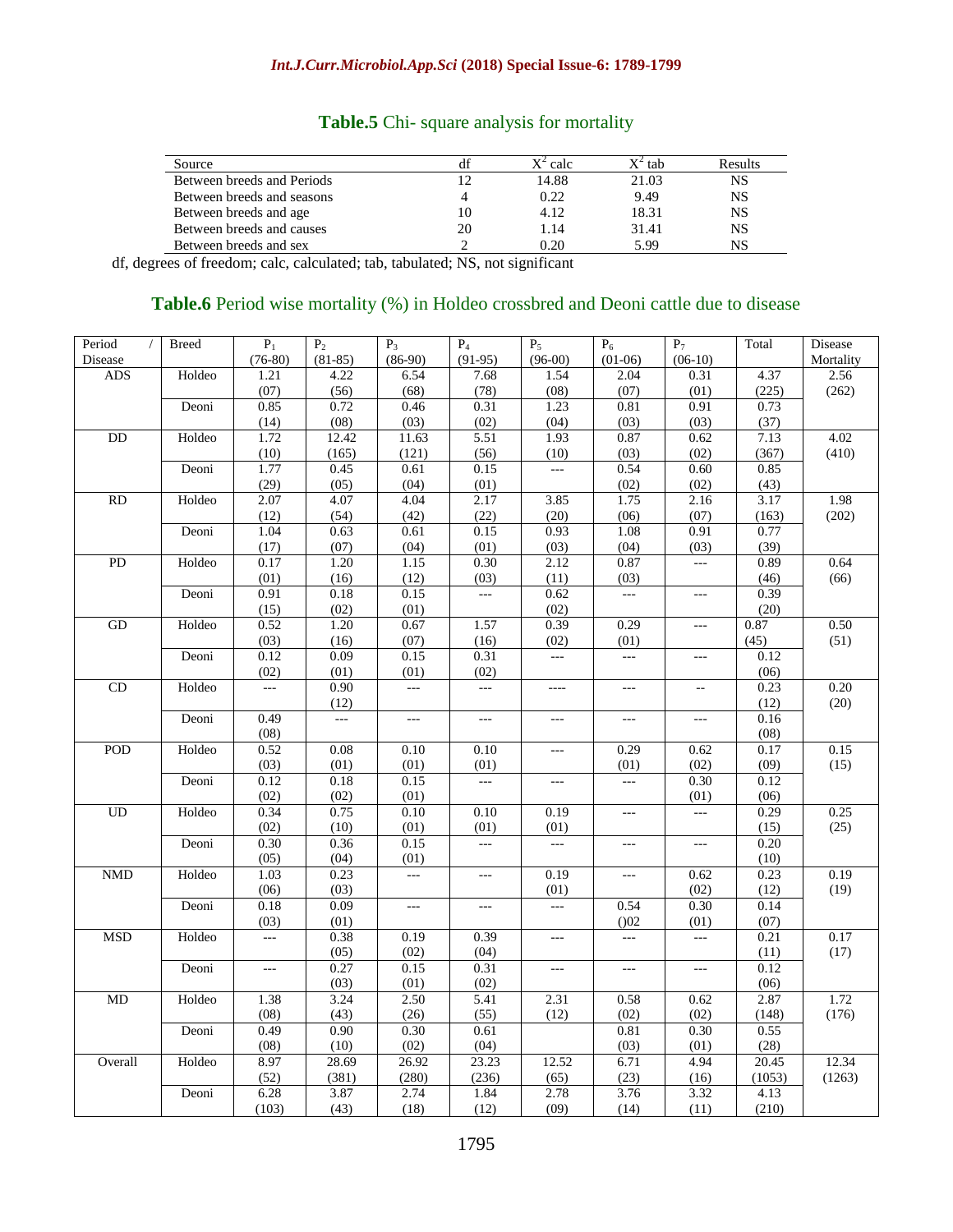| Period  | <b>Breed</b> | $P_1$     | P <sub>2</sub> | $P_3$     | $P_4$     | $P_5$     | $P_6$     | $P_7$     | Total  | Overall |
|---------|--------------|-----------|----------------|-----------|-----------|-----------|-----------|-----------|--------|---------|
| Sex.    |              | $(76-80)$ | $(81-85)$      | $(86-90)$ | $(91-95)$ | $(96-00)$ | $(01-06)$ | $(06-10)$ |        |         |
| Male    | Holdeo       | 4.83      | 13.03          | 12.12     | 10.93     | 6.17      | 3.21      | 2.47      | 9.50   | 5.49    |
|         |              | (28)      | (173)          | (126)     | (111)     | (32)      | (11)      | (08)      | (489)  |         |
|         | Deoni        | 2.44      | 0.27           | 1.52      | 0.61      | 1.54      | 1.08      | 1.81      | 1.42   |         |
|         |              | (40)      | (08)           | (10)      | (04)      | (05)      | (04)      | (06)      | (72)   |         |
| Female  | Holdeo       | 4.14      | 15.66          | 14.81     | 12.30     | 6.36      | 3.50      | 2.47      | 10.95  | 6.85    |
|         |              | (24)      | (208)          | (154)     | (125)     | (33)      | (12)      | (08)      | (564)  |         |
|         | Deoni        | 3.84      | 3.60           | 1.22      | 1.23      | 1.24      | 2.69      | 1.51      | 2.71   |         |
|         |              | (63)      | (40)           | (08)      | (08)      | (04)      | (10)      | (05)      | (138)  |         |
| Overall | Holdeo       | 8.97      | 28.69          | 26.92     | 23.23     | 12.52     | 6.71      | 4.94      | 20.45  | 12.34   |
|         |              | (52)      | (381)          | (280)     | (236)     | (65)      | (23)      | (16)      | (1053) |         |
|         | Deoni        | 6.28      | 3.87           | 2.74      | 1.84      | 2.78      | 3.76      | 3.32      | 4.13   |         |
|         |              | (103)     | (43)           | (18)      | (12)      | (09)      | (14)      | (11)      | (210)  |         |

**Table.7** Effect of sex on mortality (%) of Holdeo and Deoni cattle

Chi-square analysis revealed that there was no significant difference between breed and age mortality (Table V), which is in agreement with Aglave *et al.,* (2012b) for crossbred cattle, contrary to the results of Sharma *et al.,* (1975), Sharma and Jain (1982), Mishra and Taneja (1991), Santra and Pachlag (1996) for several different breed groups.

The period wise mortality due to causes in two breeds is shown in Table VI. Digestive diseases followed by Anemia / Debility/ Senility and respiratory diseases together accounted for over 70-80 % of the total mortality in the breeds. Digestive disorders (DD) accounted for 7.13 % of the deaths in Holdeo and 0.85 % in Deoni cattle. The contribution of DD to the overall mortality was 4.02 %. Similarly, Anemia / Debiliti/ Senility (ADS) accounted for 4.37 % of the deaths in Holdeo and 0.73 % in Deoni cattle. The contribution of ADS to the overall mortality was 2.56 % and RD accounted for 3.17 % of the deaths in Holdeo and 0.77 % in Deoni cattle. The contribution of RD to the overall mortality was 1.98 %. These results also indicate that mortality due to digestive diseases, Anemia / Debiliti/ Senility and respiratory diseases was highest in Holdeo than Deoni cattle. The overall mortality due to diseases was decreased as

the period advances  $(P_2 - P_7)$ . The mortality due to other diseases is almost nil since P<sub>5</sub>,  $P_6$  and  $P_7$  and the mortality observed during this period are only due to miscellaneous diseases (accidental deaths) and senility in both breeds. Similar results were observed by Damodaran and Sundararaj (1974), Behra and Sirohi (1979), Khera (1981a, b), Santra and Pachlag (1996), Roy *et al.,* (1997), Kulkarni and Bansod (2001) and Chaudhary *et al.,* (2013). On the other hand, Sharma and *et al.,* (1975), and Rao and Nagarcenkar (1980) reported that the respiratory disorders caused the highest mortality, followed by digestive disorders. In agreement to our results, Chavai (1996) reported that maximum mortality in crossbred cattle was due to anaemia, debility, weakness and senility followed by pneumonia. Dhangar and Patel (1990) and Roy *et al.,* (1997) observed that Enteritis and Pneumo-entritis were major cause for mortality in Kankrej half-bred and inter-se.

The overall mortality due to miscellaneous diseases (MD) was 1.72%, with the highest found in Holdeo (2.87 %) than Deoni (0.30 %). The remaining causes were of lesser significance since their contribution to the total death pool was small. Chi-square values for various causes of mortality did not show any significant difference between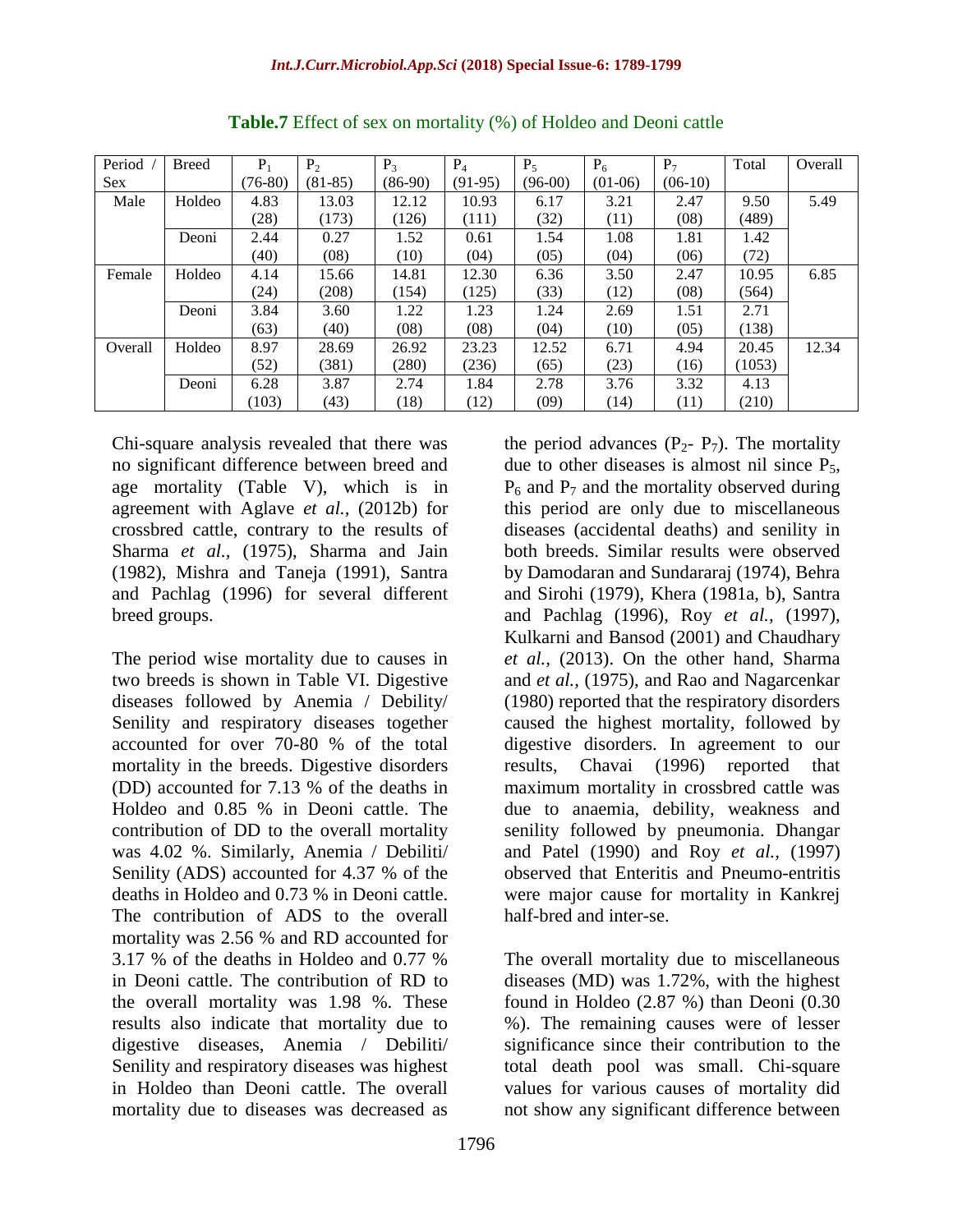different causes and breeds (Table IV) which is in agreement with the findings of Rao and Nagarcenkar (1980) in crossbred cattle.

The sex and breed mortality is shown in table VII. In crossbred Holdeo cattle, mortality is more (10.95 %) in females than (9.50 %) in males with overall mortality of 20.45 %, whereas similar trend is observed in indigenous Deoni cattle with 2.71 % mortality in females and 1.42 percent mortality in males with overall mortality of 4.13 %. The highest mortality was observed in  $P_2$ ,  $P_3$  and  $P_4$  period which is declined as period progresses. The overall mortality in both the breed is observed as 5.49 % in male and 6.85 % in females.

This may be due to early culling / disposal of males from the herd. Similar results were reported by Chavai, *et al.,* (1999) and Singh *et al.,* (2005) Aglave *et al.,* (2012a) reported overall mortality of 21.79 % in Holdeo cattle and Female calves mortality was highest than male calves (Kinjavdekar *et al.,* 1994) and Somawanshi (1995). Sex did not show any distinct variation (Chavai *et al.,* 1999; Kumar *et al.,* 2002 and Aglave *et al.,* 2012a).

# **Acknowledgements**

Authors are thankful to In-charge, Cattle Cross Breeding Project for provision of the records and extending facilities to undertake this study.The financial assistance by contingency grants from the Director of Research, Marathwada Agriculture University, Parbhani, Maharashtra are appreciated.

# **Conflict of interest**

The authors declare that they have no conflict of interest.

### **References**

- Aglave, P. M., Mitkari, K.R., Adangale, S.B., Deshmukh, A.R. and Kale, V.A. 2012a. Effect of non-genetic factors on mortality pattern in crossbred cattle (HF x Deoni) Holdeo. Indian Journal of Animal Research, 46 (1): 74-77.
- Aglave, P. M., Adangale, S.B., Walkunde, T.R., Kale, V.A. and Poul, S.B. 2012b. Effect of genetic factors on mortality in crossbred cattle Holdeo (HF x Deoni). Veterinary World, 31 (1): 32- 33.
- Behra, G.D. and Sirohi, N.S. 1979. Studies on mortality and morbidity patterns in cattle, buffaloes and goats. Annual Report, (NDRI, Karnal), 125-127
- Chaudhary, J.K., Singh, B., Shiv Prasad and Verma Med Ram. 2013. Analysis of morbidity and mortality rates in bovine in Himachal Pradesh. Veterinary World 6:614-618.
- Chavai, B.R., Aswale, S.P. and Ulmek, B.K. 1996. Mortality pattern in crossbred cattle. In: Souvenir on Livestock Industry for Self/Gainful Employment held at Dept. of LPM, Madras Veterinary College, Chennai, PS 1.17.
- Damodaran, S. and Sundararaj, A. 1974. A survey on calf mortality in Madras State. Indian Veterinary Journal, 51: 359-364.
- Dhangar M.R., and Patel J.M. 1990. Morbidity and mortality pattern in inter se mated jersey x kankrej halfbred calves. Indian Journal of Animal Sciences. 60(12): 1509.
- Jain, D.K. and Sharma, K.N.S., 1982. Note on incidence of calf mortality among various genetic groups of Brown Swiss6Zebu crossbred calves in an organized farm. Indian Journal of Animal Sciences, 52: 957-960.
- Jadhav, K.L., Singh Brahma and Kale, M.M. 1995. Mortality in crossbred calves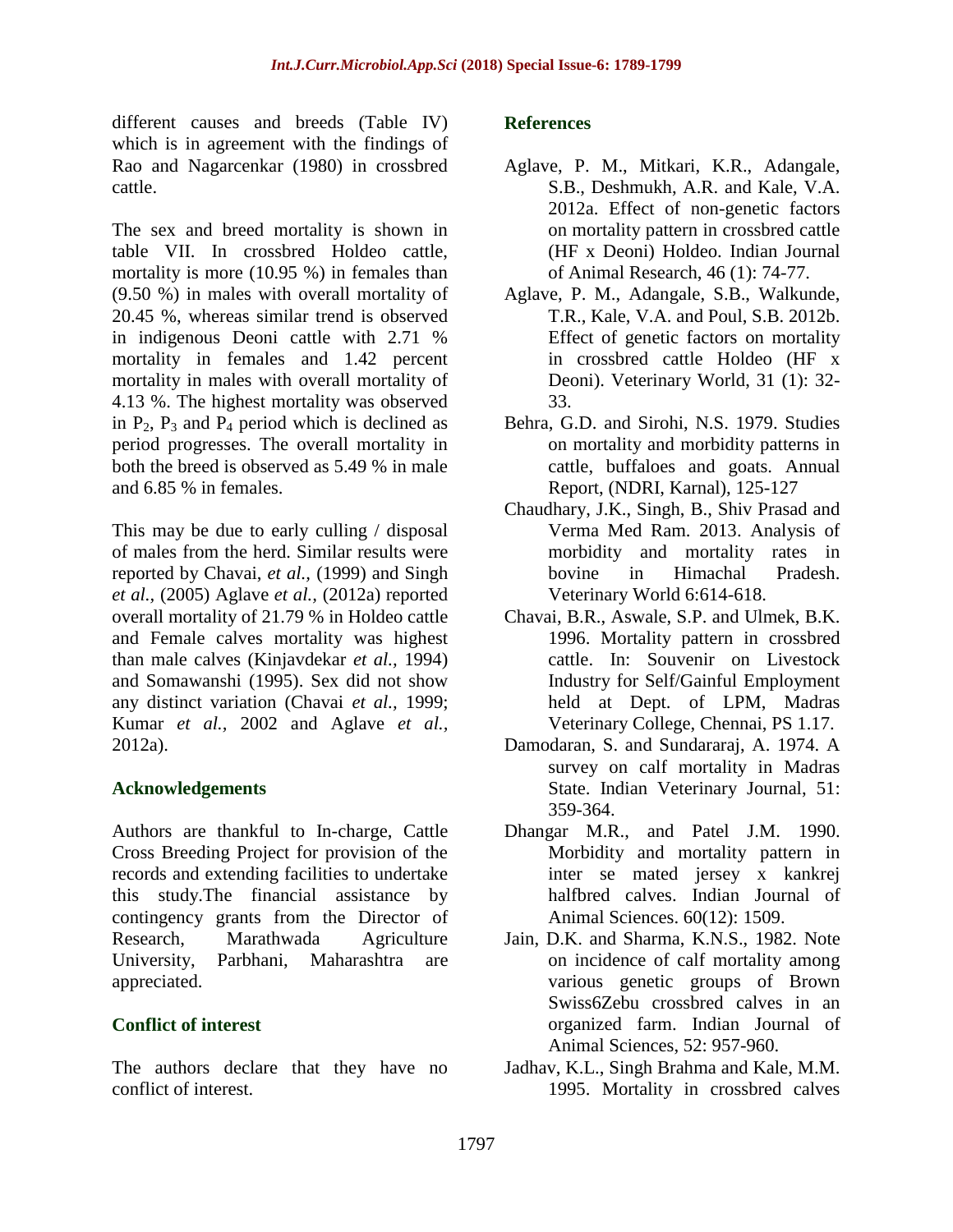and young stock at Leh (Ladakh). Indian Journal of Animal Sciences 65 (1):110-112.

- Kale, K.M. and Mandakmale, S.M. 1993. Mortality Pattern in Gir Crosses, Animal Genetic Resource Information Bulletin, FAO and UNDP, No. 11: 67- 73.
- Khera, S.S. 1981a. Foetal and young calf mortality among bovine farm stock in India. 1. Geographic and temporal pattern of mortality. Indian Journal of Animal Sciences, 51: 292-302.
- Khera, S.S. 1981b. Foetal and young calf mortality among bovine farm stock in India. 2. Mortality losses encountered in different breeds of cattle and buffaloes. Indian Journal of Animal Sciences, 51: 425-431.
- Kinjavdekar, P., Parai, T.P., Srivastava B.B. and Nautiyal, L.P. 1994. Mortality pattern in calves. Indian Journal Animal Science, 64(8): 811-81.
- Kulkarni, M.D. and Bansod, R.S. 2001. Mortality patterns in reciprocal crosses of cattle. Indian Veterinary Journal, 78: 34-35.
- Kumar, C. R., Moorthy, P. R. S., Rao, K. S. and Naidu, K. V. 2002. Calf mortality pattern in relation to age and sex in organized livestock farms in Andhra Pradesh. *Indian Journal of Animal Sciences,* 72(10): 921-923.
- Mishra, A.K. and Taneja, V.K. 1991. Factors in£uencing mortality rate in crossbred calves. Indian Journal of Animal Sciences, 61: 552-554.
- Mukherjee, K. and Tomar, S.S. 1999. Age speci¢c calf mortality in a herd of Brown Swiss crosses. Indian Journal of Animal Sciences, 69: 1063-1064
- NRC. 1968. Report of the Subcommittee on Prenatal and Postnatal Mortality in Bovines, (National Academy Press, Washington DC).
- Parekh, H.K.B. and Singh, A., 1981.

Mortality pattern in crossbreds of Gir with Friesian and Jersey sires. Indian Journal of Animal Sciences, 51, 419- 424

- Prasad, M.C. and Singh, P.N. 1975. Studies on mortality pattern in young calves. Indian Veterinary Journal, 52: 155- 157.
- Prasad, S., Ramachandran, N. and Raju, S. 2004. Mortality pattern in dairy animals under organised herd management conditions at Karnal, India. Tropical Animal Health Production, 84:419-422.
- Pradhan, B. and G.M. Panda 1994. Calving pattern and mortality trends in murrah buffalo calves reared under Orissa condition. Indian Journal of Animal Production and Health, 10:143-146.
- Rao, M.K. and Nagarcenkar, R. 1980. Calf mortality in crossbred dairy cattle. Tropical Animal Health and Production, 12:137-144.
- Roy, P.K., Ghosh, A., Pal, P.K. and Basu, S.B. 1997. Mortality pattern in Jersey6Tharparkar crossbred female calves. Indian Veterinary Journal, 74: 673-676.
- Santra, A.K. and Pachlag, S.V. 1996. The in£uence of age, season and sex on calf losses in Karan Fries breed. Indian Journal of Animal Production and Management, 11:104-107.
- Sekhar, E.C., Bajpai, L.D. and Gupta, R.P. 1981. Mortality pattern in Jersey calves kept under tropical conditions. Livestock Advisor, 6: 25.
- Somvanshi. R. 1995. Mortality pattern in a closed herd of dairy cattle in subtemperate hilly region. Indian Veterinary Journal, 72:528-530.
- Sharma, K.N.S. and Jain, D.K. 1976. Mortality in crossbred calves vis-a-vis zebu calves. Indian Journal of Dairy Science, 29, 53-58.
- Sharma, K.N.S. and Jain, D.K. 1982. Note